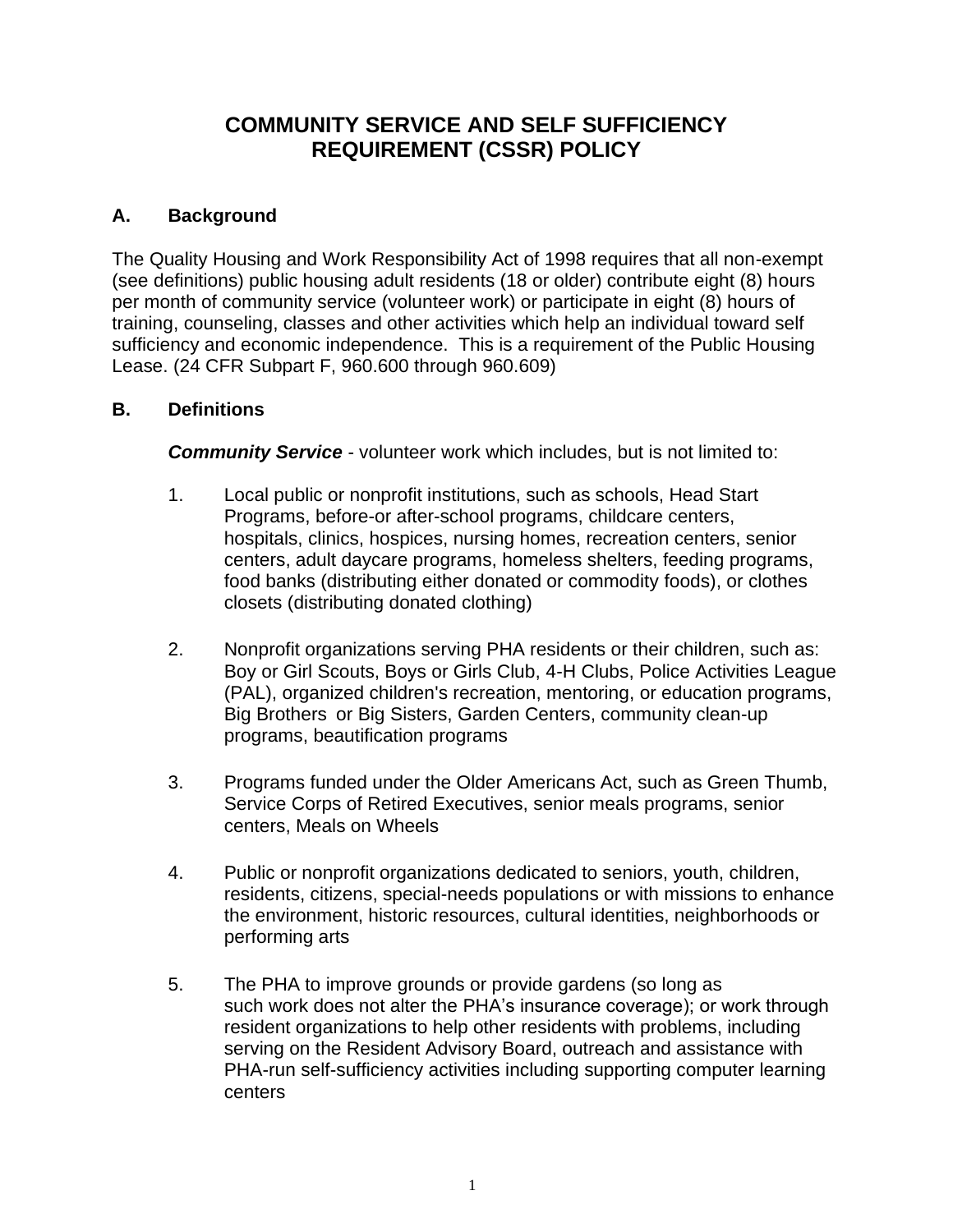6. Care for the children of other residents so parents may volunteer

## **NOTE: Political activity is excluded.**

*Self Sufficiency Activities* - activities which include, but are not limited to:

- 1. Job readiness or job training while not employed
- 2. Training programs through local One-Stop Career Centers, Workforce Investment Boards (local entities administered through the U.S. Department of Labor), or other training providers
- 3. Higher education (junior college or college)
- 4. Apprenticeships (formal or informal)
- 5. Substance abuse or mental health counseling
- 6. Reading, financial and/or computer literacy classes
- 7. English as a second language and/or English proficiency classes
- 8. Budgeting and credit counseling

#### *Exempt Adult*

- 1. A person who is 62 years or older
- 2. A person who is blind or disabled, as defined under 216(i)(1) or 1614 of the Social Security Act (42 U.S.C. Section 416(i)(1); Section 1382c), and who certifies that, because of this disability, she or he is unable to comply with the service provisions of this subpart
- 3. A primary caretaker of a person who is blind or disabled
- 4. A person engaged in work activities. In order for an individual to be exempt from the CSSR because he/she is "engaged in work activities," the person must be participating in an activity that meets one of the following definitions of "work activity"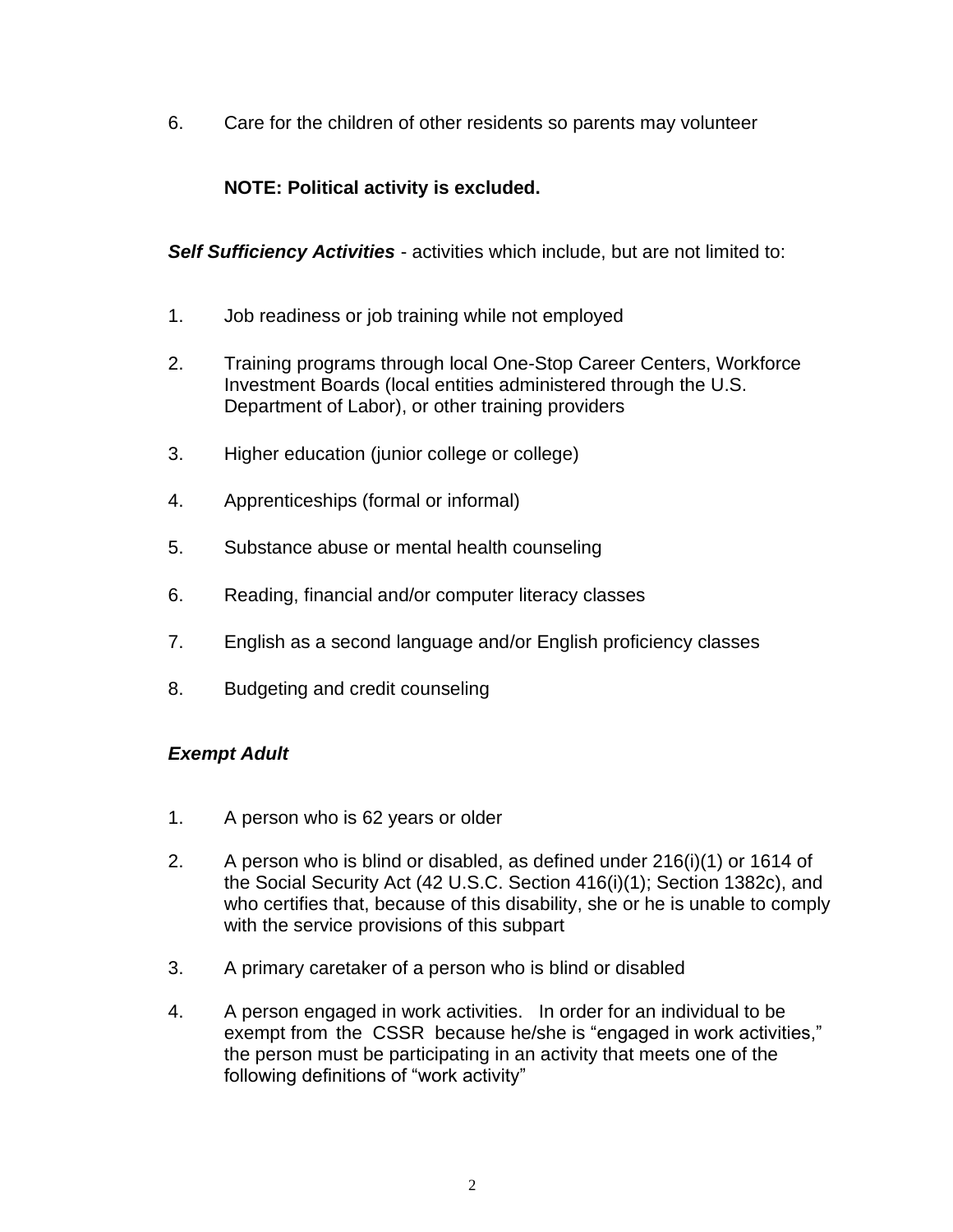- a. Working at least 30 hours per week in an unsubsidized job
- b. Subsidized private-sector employment
- c. Subsidized public-sector employment
- d. On-the-job-training
- e. Job-search
- f. Community service programs
- g. Vocational educational training (not to exceed 12 months with respect to any individual)
- h. Job-skills training directly related to employment
- i. Education directly related to employment in the case of a recipient who has not received a high school diploma or a certificate of high school equivalency
- j. Satisfactory attendance at secondary school or in a course of study leading to a certificate of general equivalency, in the case of a recipient who has not completed secondary school or received such a certificate
- 5. A member of a family receiving and compliant with requirements of the Temporary Assistance for Needy Families (TANF) (45 CFR Part 260)
- 6. A member of a family receiving and compliant with requirements of the Supplemental Nutrition Assistance Program (SNAP) (7 CFR Parts 271, 272 and 273)
- 7. A member of a family receiving assistance, benefits, or services under any other welfare program of the State in which the PHA is located, including a State-administered Welfare-to-Work program, and has not been found by the State or other administering entity to be in noncompliance with such a program.

### **C. Basic Requirements of the Program**

1. The eight (8) hours per month may be either volunteer work or self sufficiency program activity or a combination of the two.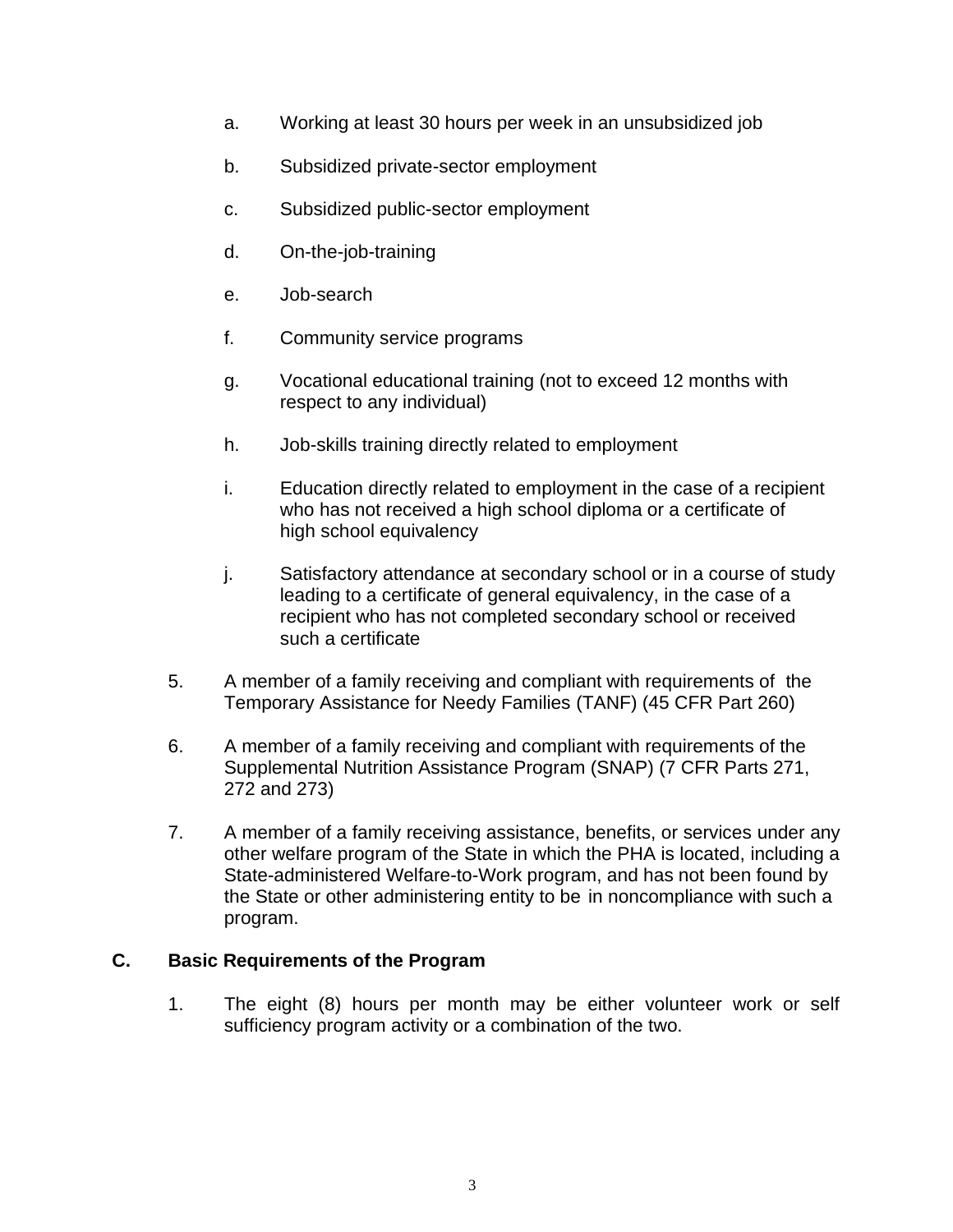- 2. At least eight (8) hours of activity must be performed each month. An individual may not skip a month and then double up the following month, unless special circumstances warrant special consideration. The PHA will make the determination of whether to allow or disallow a deviation from the schedule.
- 3. Activities must be performed within the community and not outside the jurisdictional area of the PHA.

### **D. Family obligations**

- 1. At lease execution, all adult members (18 or older) of a public housing resident family must
	- a. provide documentation that they are exempt from CSSR if they qualify for an exemption, and
	- b. sign a certification that they have received and read this policy and understand that if they are not exempt, failure to comply with the CSSR will result in nonrenewal of their lease.
- 2. At each annual re-examination, non-exempt family members must present a completed documentation form (to be provided by the PHA) of activities performed over the previous twelve (12) months. This form will include places for signatures of supervisors, instructors, or counselors certifying to the number of hours contributed.
- 3. At each annual re-examination, exempt family members must present verification that they are still exempt.
- 4. Change in exempt status:
	- a. If, during the twelve (12) month period, a non-exempt person becomes exempt, it is his/her responsibility to report this to the PHA and provide documentation of such.
	- b. If, during the twelve (12) month period, an exempt person becomes non-exempt, it is his/her responsibility to report this to the PHA. The PHA will provide the person with the Recording/Certification documentation form and a list of agencies in the community that provide volunteer and/or training opportunities.
- 5. If a family member is found to be noncompliant at re-examination, he/she and the Head of Household will sign an agreement with the PHA to make up the deficient hours over the next twelve (12) month period.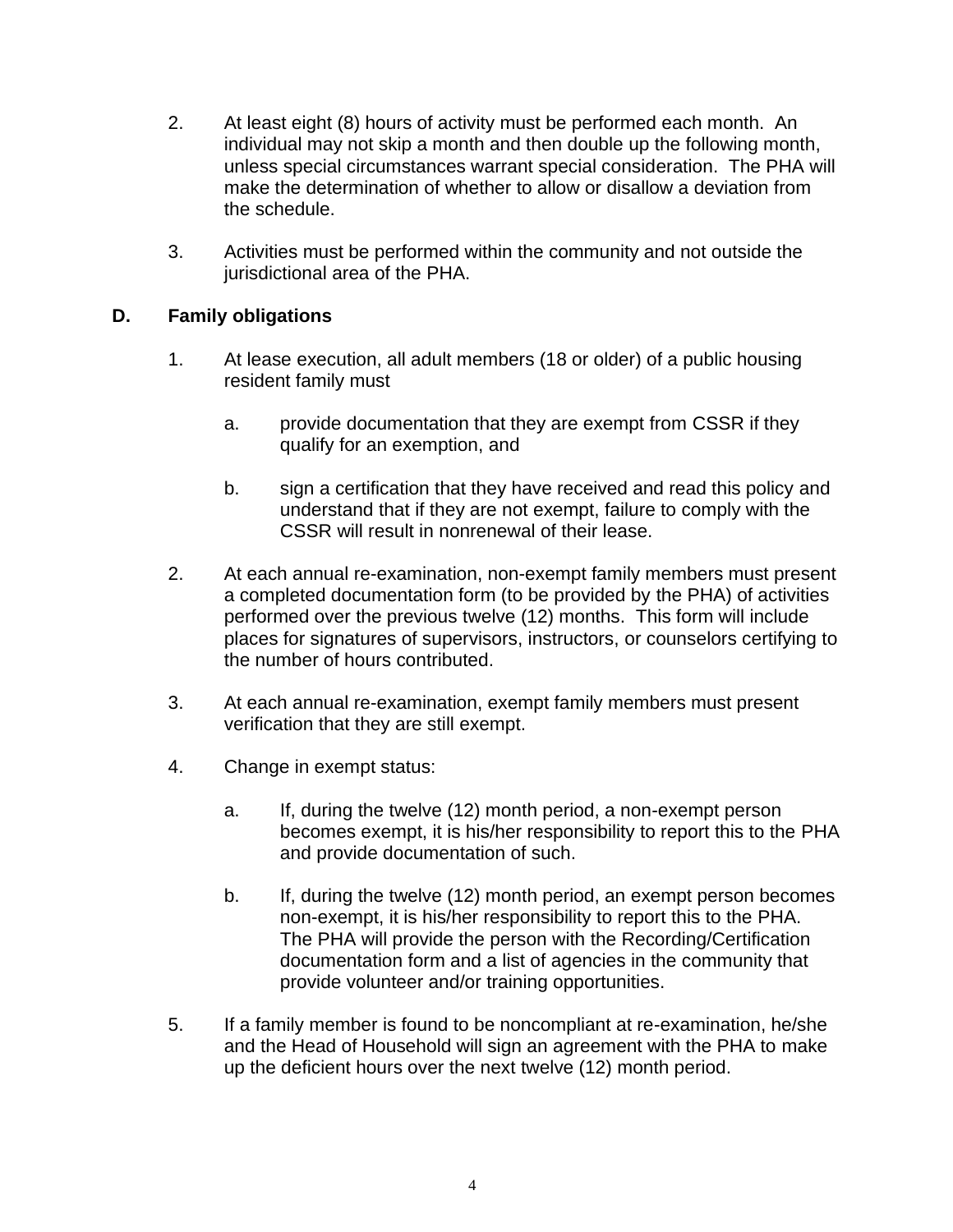### **E. PHA obligations**

- 1. To the greatest extent possible and practicable, the PHA will
	- a. provide names and contacts at agencies that can provide opportunities for residents, including disabled, to fulfill their CSSR obligations. *(According to the Quality Housing and Work Responsibility Act, a disabled person who is otherwise able to be gainfully employed is not necessarily exempt from the CSSR)*
	- b. provide in-house opportunities for volunteer work or self sufficiency programs.
- 2. The PHA will provide the family with exemption verification forms and Recording/Certification documentation forms and a copy of this policy at initial application and at lease execution
- 3. The PHA will make the final determination as to whether or not a family member is exempt from the CSSR. Residents may use the PHA's Grievance Procedure if they disagree with the PHA's determination.

### **F. Noncompliance of Family Member**

- 1. At least thirty (30) days prior to annual re-examination and/or lease expiration, the PHA will begin reviewing the exempt or non-exempt status and compliance of family members.
- 2. If the PHA finds a family member to be noncompliant, the PHA will provide written notification to the noncompliant family member including
	- a. a brief description of the finding of noncompliance
	- b. a statement that the PHA will not renew the lease at the end of the current 12-month lease term unless
		- 1) the tenant enters into a written work-out agreement with the PHA, or
		- 2) the family provides written assurance, satisfactory to the PHA, explaining that the noncompliant member no longer resides in the unit
- 3. If the noncompliant family member refuses to sign a written work-out